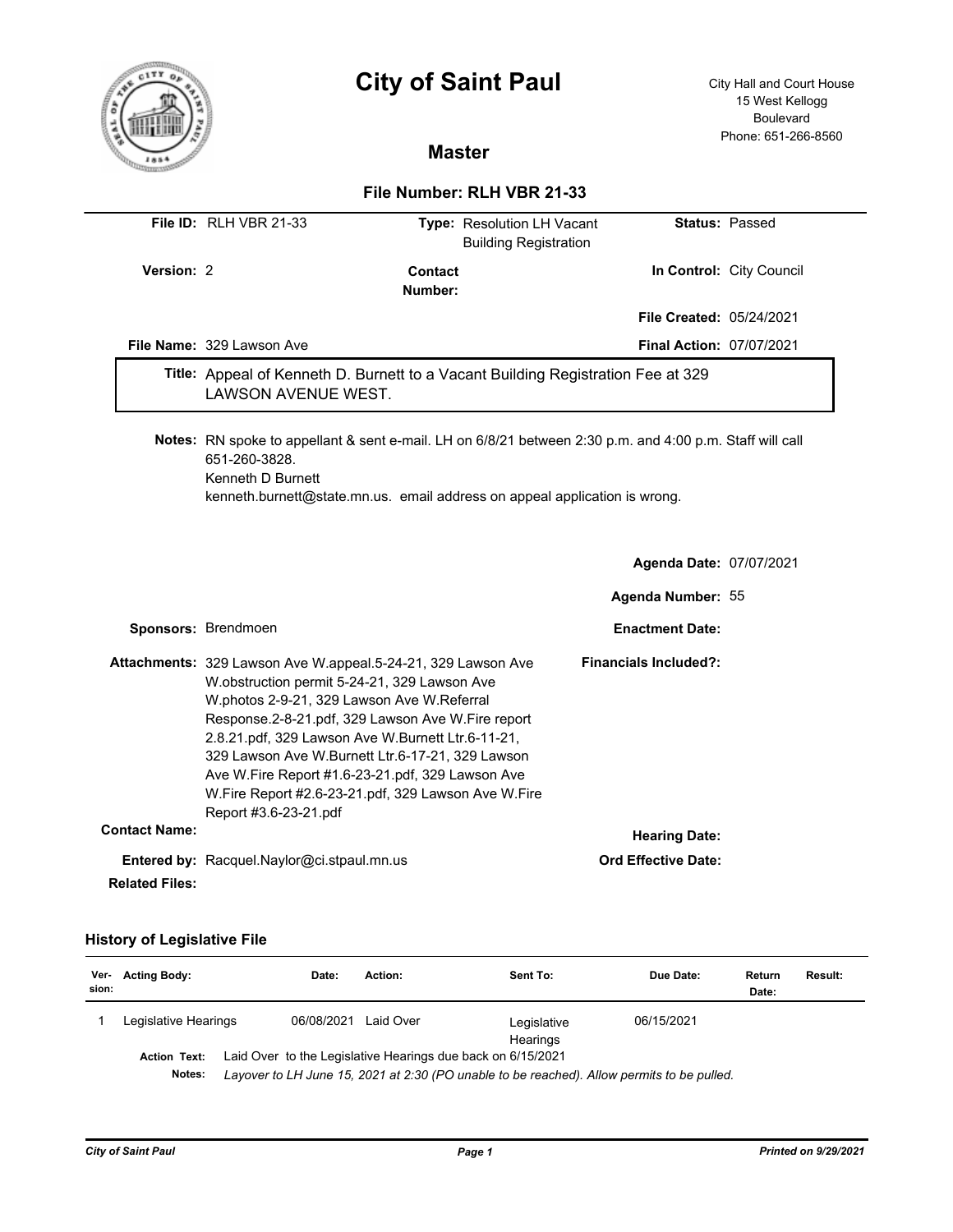#### *[tried calling at 3:19 pm at x6038 on June 8,2021: unable to leave message]*

- 1 Legislative Hearings 06/15/2021 Referred City Council 07/07/2021
	- **Action Text:** Referred to the City Council due back on 7/7/2021 *Deny the appeal of the VB registration.*   **Notes:**

*Kenneth Burnett, owner, appeared via phone*

*[Moermond gives background of appeals process]*

*Moermond: did you get squared away as far as your ability to pull permits?*

*Burnett: so far I haven't come to anybody at 24-hour store. I was dealing with my agent and no one is there. I went by today. At the end of the week I'm going to reach out to my agent again. I haven't talked to him since the permits been lifted. I don't know what is going on with them so far. They know I talked to you guys. I'm going on vacation next week. I'm trying to get them going on when they are going to start doing my house. It has been going on a long time. I just found out after talking to the claim adjuster. Mai Vang said the insurance company should be paying for it. The insurance money is gone to fix my house. Two days after the fire, all that trauma, I got 24 hours signed papers to start*  working on this. So far the house is torn apart. They started changing the house from a duplex and did some framing. HVAC was trying to pull a permit and you cut it off. I told them they could now and I *haven't heard from them. This has been very traumatic to me with all this stuff going on. I have to pay this new thing you have and I never got a letter saying it was a City ordinance. I didn't know until the past due notice came. I wasn't sure what was going on. But yeah, so I'm just waiting for them to get HVAC back out there. They never give me updates. They just said don't call unless it is important. That's a bad vibe, they are moving pretty slow. I can't wait to get back in my house. I signed papers 2 days after the fire. It has been very hard. I've been going through a lot of ups and down with stress and being depressed about this whole thing. The guy burning my house down with a cigarette and everything else going on right now. I don't want anyone to go through this, it is really hard. I'm trying to get back to my house and my life, but I get nothing but discouragement after discouragement. Now you want to impose this fee on me. It isn't coming out insurance, it is coming out of my pocket. So I'm being penalized again. They have to know you don't put nails in plywood. It won't keep anyone out. They broke in twice because they didn't put screws in. I lost two televisions, a movie camera, some old coins. Now we're here. I don't know what to say.* 

*Moermond: I'm just looking to see what's going on with the boardings? You said there was a boarding?*

*Burnett: they had a guy come out that night. I was out there with my wife and my dogs and the guy boarded it up with nails. That was a guy called from the City to board it. They didn't secure it. You need to put screws in, then they can't get in the plywood. You need to correct that so the next person doesn't get vandalized. So now I'm getting charge \$288 for a house you didn't even secure. I took that loss. Now I'm back here for \$2,127.*

*Moermond: that's J2109B, not scheduled for Council until July 21. Did I understand that this was your neighbor who started the fire? And it took your house too?*

*Burnett: yes, 331 West Lawson. The Fire Marshal told me he was home. I called the Fire Department, it was strange. He said it started with a cigarette. Burning the ceiling to the duplex up there, that's when I happened to wake up. I heard a big bang. Thank God I wasn't upstairs sleeping. It didn't take long for the fire to start billowing the room with smoke. I went back that day and the next day they broke in downstairs between the houses. I know for sure it is the meth addict upstairs. He's been robbing people. He broke into his apartment and then into mine. I had to pay \$585 to board upstairs and downstairs and put a stud on the garage so they don't break in there and then board the windows so they didn't cut the stud. That's how it started. They said a cigarette. I lost my brother and four cousins in a fire. It has been hard. They still haven't pulled electrical, it thought they had. I know that's open right now. I have to do my roof, siding, It is a lot of work.*

*Moermond: have they given you an estimate on when they may be done?*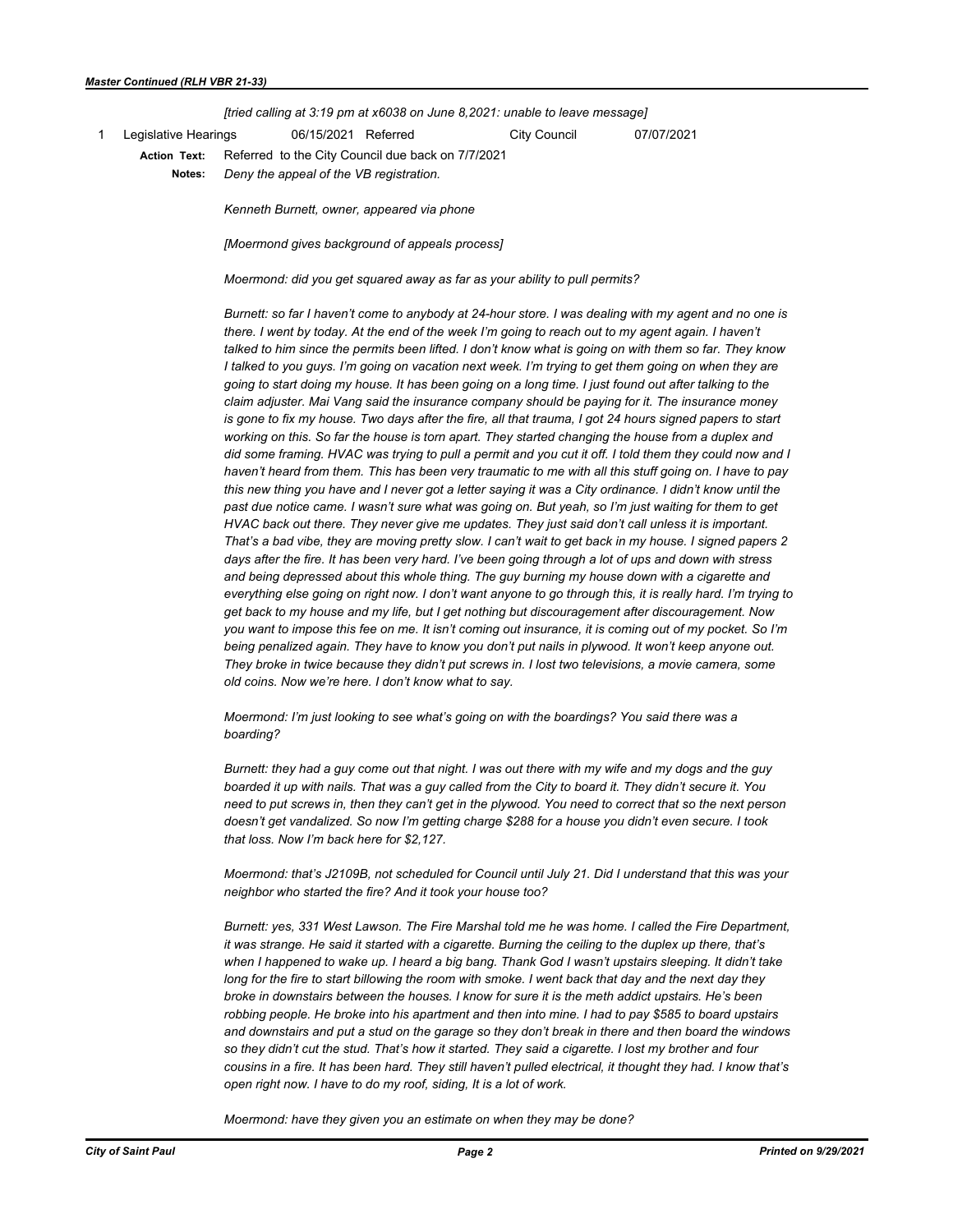*Burnett: in the beginning, June 30. Well, I got news for you, it won't be done by October unless we're lucky. I don't have a lot of confidence in them. I've been very disappointed. It will be past July 21. They aren't even one third done. All I know is it has fallen on me*

*Moermond: When there is a fire this extensive the property does automatically end up in the vacant building program. They put a 90-day waiver in place. When you are dealing with insurance 90 days isn't a long length of time. Staff put another 90 days in. So we're six months out. That's why you're getting the letter now. I know it seems surprising; it was intended to be a kindness. It may not read that way. I will tell you there's a couple things I can do, but I need to explain it involves bureaucratic machinery again. The first thing is that boarding, we can talk about that. I would like to set it up so you're appealing that so we can talk if that is a reasonable fee for that service. I'm going to have staff reach out and schedule a time for us to have that conversation. The other thing, I'm going to let this bill float to assessment. I have a lot more tools to decrease this as an assessment than I do as bill. I can only delay or delete it as a bill. It's already been six months. But if we get into assessments I can look at decreases and payments over time. I have more flexibility in managing it. I'd like to do that so we can have more of a problem-solving conversation around it.* 

*Burnett: the thing about an assessment. You're going to charge me the money either way. I might as well put it on my card and get it over with.*

*Moermond: the longer we wait to talk about it, it isn't accruing interest. So best to hold off as long as possible. I'm to ask Ms. Vang, although your assessment is scheduled to go to Council July 21, I'm going to push that into the fall. I'd like to have a conversation about that and the Vacant Building fee maybe in September and October. We'll have a better idea of what is going on with your house being fixed up by then and be able to work with it that way. Does that sound ok?*

*Burnett: sure, that gives me more time. I hope they start doing my house. I am frustrated with the company.*

*Moermond: all the construction services and materials are so tight because of Covid. That makes it even worse.*

*Burnett: yes. No one wants to work and can't find people to drive trucks. There will be a lot of roadblocks. Floor and sheetrock. I just hope I get back in this fall. I don't want to move in the winter. There's so much stuff I have to go through.* 

*Moermond: we can talk in the fall and have better information then. In the meantime, there's no interest collecting on the vacant building fee or your boarding assessment. It is just going to sit there until we talk.* 

*Burnett: yeah.* 

*Moermond: that's cheaper than putting it on your charge card.*

*Burnett: when I talked to the inspector he said the guy next door is trying to sell the house. They were trying to sell it before the fire. I hope 331 West Lawson is taken down. I don't know if you can tell me. They haven't done anything yet.*

*Moermond: I sure don't know. We'll send you a follow up email confirming all of this so you have that. For now, it is a vacant building, so whoever the contractor is does need to go to DSI in person to pull permits. They can't do it online.*

*Dornfeld: I have nothing to add you haven't said already.*

*Moermond: we'll talk again in a couple months. Have a good summer.*

2 City Council 07/07/2021 Adopted Pass

 **Action Text:** Adopted